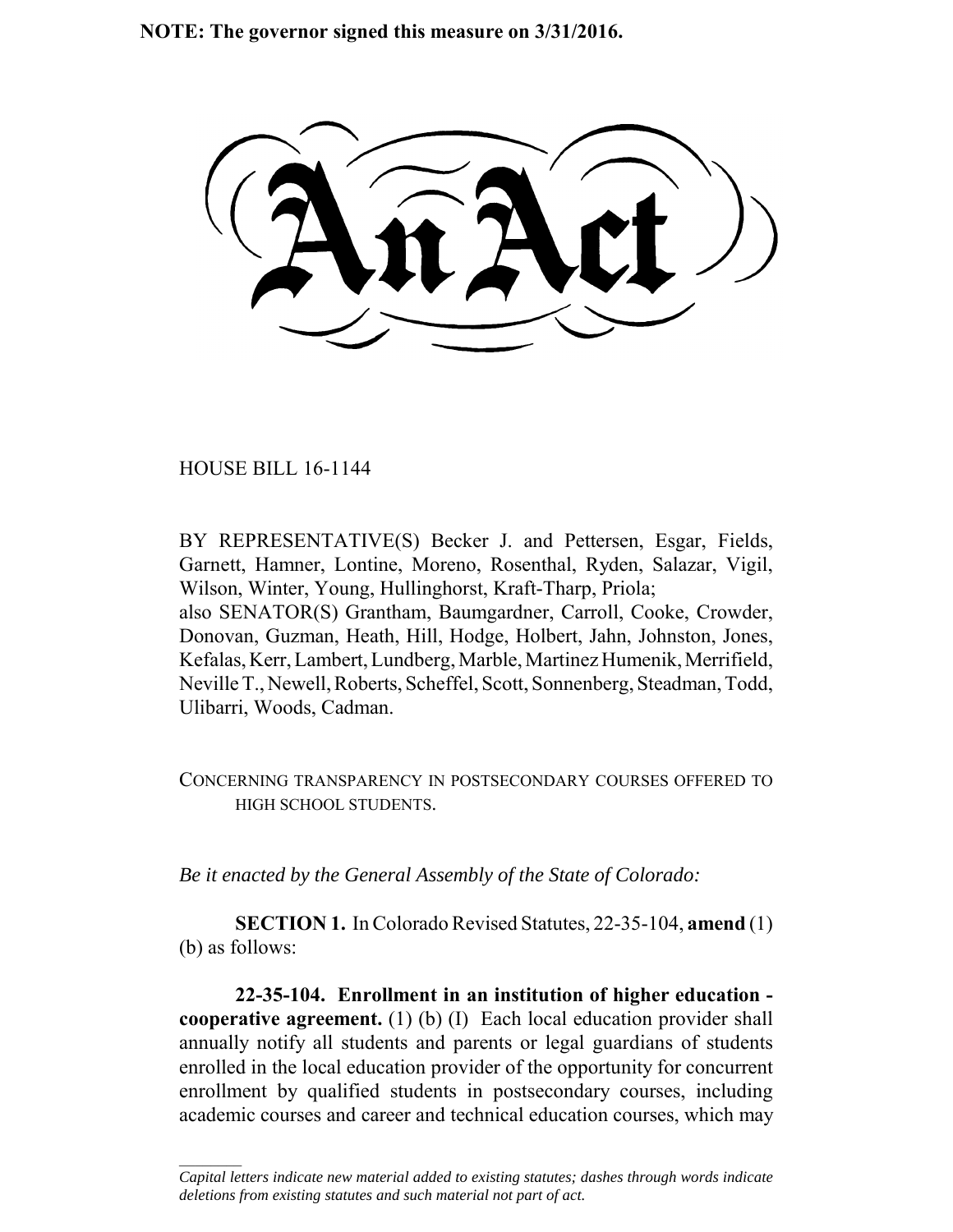include course work related to apprenticeship programs and internship programs.

(II) AT THE TIME OF ENROLLMENT, EACH LOCAL EDUCATION PROVIDER SHALL NOTIFY THE STUDENT AND THE PARENT OR LEGAL GUARDIAN OF THE STUDENT IF THE POSTSECONDARY COURSE IN WHICH THE STUDENT IS ENROLLING, INCLUDING A POSTSECONDARY COURSE OFFERED AS PART OF A PROGRAM OF OFF-CAMPUS INSTRUCTION PURSUANT TO SECTION 23-1-109, C.R.S., DOES NOT MEET THE REQUIREMENTS OF THIS SECTION. THE NOTICE MUST INCLUDE INFORMATION ABOUT OTHER POSTSECONDARY COURSES AVAILABLE TO THE STUDENT PURSUANT TO THIS SECTION AT LOW OR NO COST TO THE STUDENT THAT ARE CREDIT-BEARING AND APPLICABLE TOWARD EARNING A DEGREE OR CERTIFICATE AT AN INSTITUTION OF HIGHER EDUCATION OR AT ANY INSTITUTION OF HIGHER EDUCATION IF THE COURSE IS APPROVED FOR STATEWIDE TRANSFER PURSUANT TO SECTION 23-1-125, C.R.S. THE INSTITUTION OF HIGHER EDUCATION OFFERING THE POSTSECONDARY COURSE SHALL INFORM THE LOCAL EDUCATION PROVIDER AS TO WHETHER THE POSTSECONDARY COURSE MEETS THE REQUIREMENTS OF THIS SECTION.